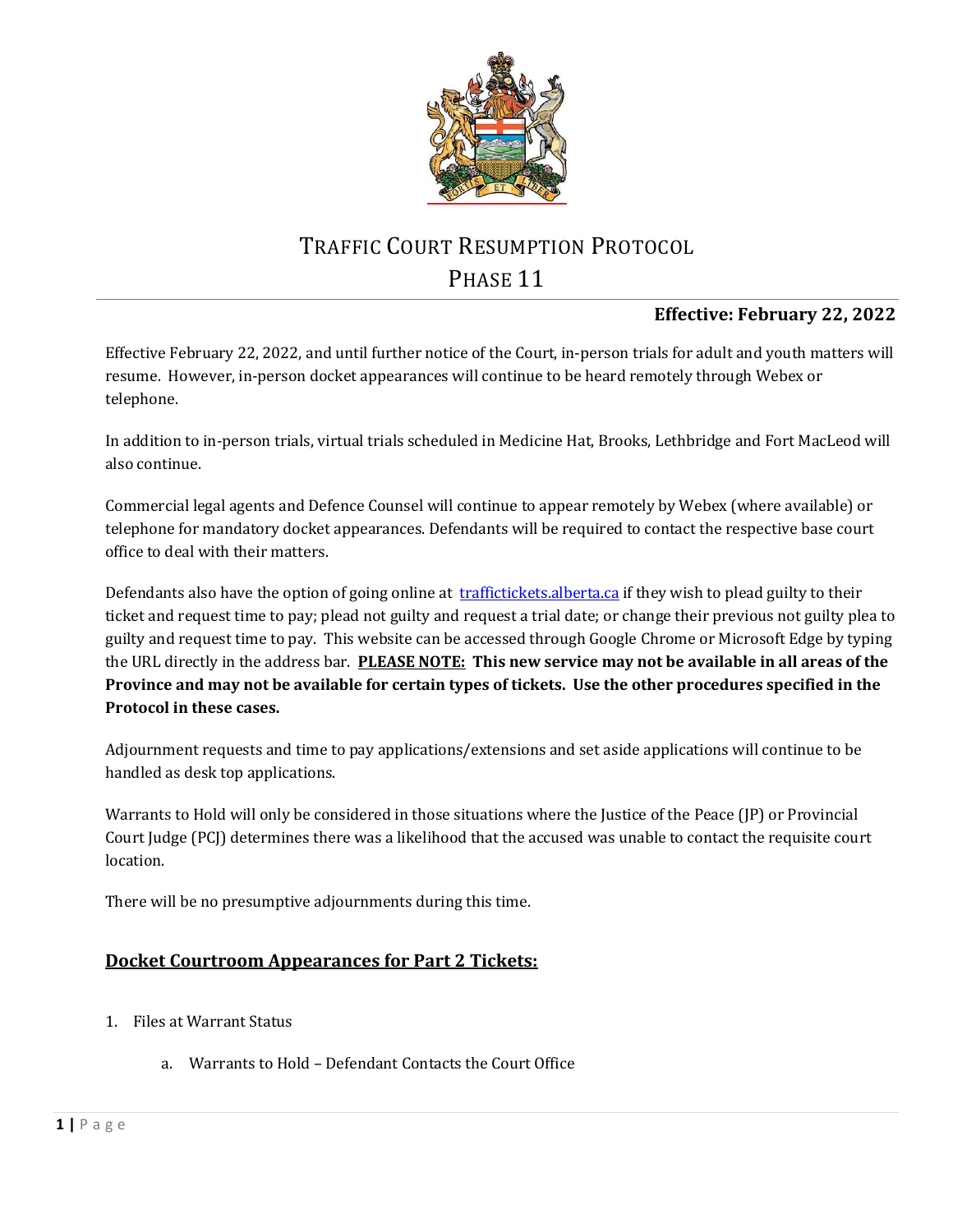- i. Where a Defendant contacts the court location by email or telephone and wishes to deal with their warrant to hold by telephone, and it is the intention of the Defendant to plead guilty to the matter, the matter will be scheduled in a courtroom in the respective court before a JP/PCJ in accordance with local scheduling protocols.
- ii. The Crown will attend the court remotely for these appearances, unless the Crown determines that an in-person appearance is required.
- b. Warrant to Hold Defendant Does Not Contact the Court Office
	- i. If the Defendant does not contact the court office by the scheduled court date, the JP/PCJ will determine whether the warrant will be released, extend the hold, and if released, whether the warrant should be endorsed or not.
- c. Appearances on Outstanding Warrants
	- i. If a Defendant attends the court house and advises the sheriffs at perimeter security that they have an outstanding warrant they wish to deal with, they will be directed to call or email the court office for further information.
- d. Releases on Outstanding Warrants
	- i. Where Law Enforcement Agencies (LEA) or a bail JP releases a person arrested on a Traffic warrant, the accused should be released to appear at a date (February 22, 2022 or later), place and time in accordance with local scheduling protocols then in effect.
- 2. In-Custody Appearances
	- a. Accused persons who are in custody exclusively for traffic matters will appear in the respective traffic courtroom at the court location. For court locations that don't have regularly scheduled traffic sitting days, the accused will appear in a criminal courtroom.
- 3. Mandatory Court Appearances for Self-Represented Defendants
	- a. If a Defendant attends the courthouse and advises the sheriffs at perimeter security that they have a ticket with a mandatory court appearance they wish to deal with, they will be directed to call or email the court office for further information.
	- b. Where the Defendant contacts the court office by email or telephone and advises they wish to plead guilty to their matter and there is a mandatory court appearance required (e.g. no insurance, suspended driving, etc.), the court office will provide the Defendant the opportunity to adjourn their matter into a courtroom for personal appearance.
	- c. The matter will be heard in the scheduled courtroom on the date and time scheduled by the court, in "c" above, as per the local scheduling protocol.